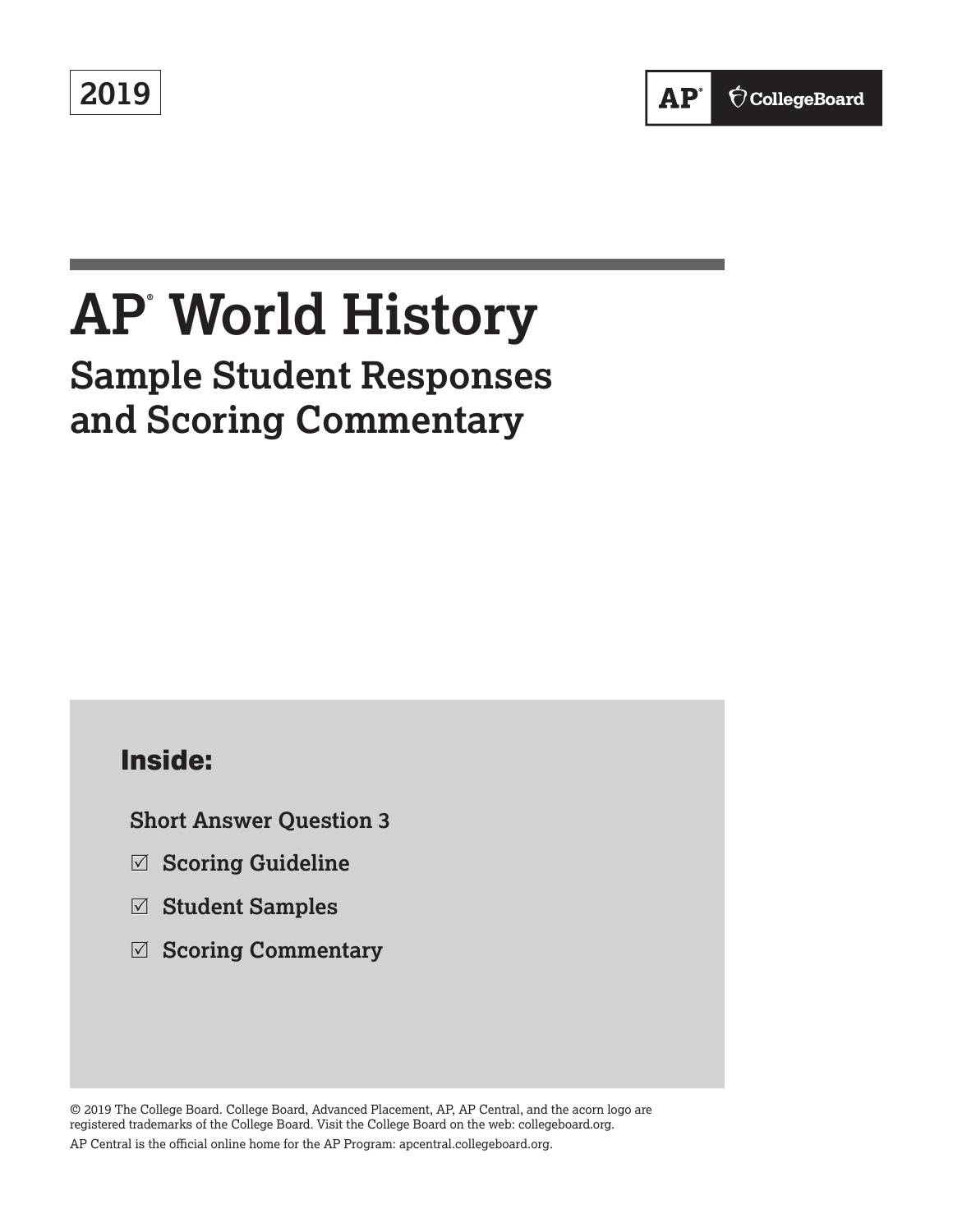## **AP® WORLD HISTORY 2019 SCORING GUIDELINES**

## **Short Answer Question 3**

Answer all parts of the question that follows.

a) Identify ONE way in which subsistence patterns pre-dating the Neolithic Revolution continued among some Eurasian societies in the period circa 10,000 B.C.E. to 3,000 B.C.E.

b) Identify ONE way in which the Neolithic Revolution changed Eurasian societies' subsistence patterns in the period circa 10,000 B.C.E. to 3,000 B.C.E.

c) Explain ONE way in which changes in Eurasian societies' subsistence patterns altered their political or social structures in the period circa 10,000 B.C.E. to 600 B.C.E.

0–3 points

Score 3 Response accomplishes all three tasks set by the question.

Score 2 Response accomplishes two of the tasks set by the question.

Score 1

Response accomplishes one of the tasks set by the question.

Score 0

Response accomplishes none of the tasks set by the question.

Score NR No response. Response is completely blank.

#### **Scoring Guide**

#### **0–3 points**

- ONE point for identifying one way in which subsistence patterns pre-dating the Neolithic Revolution continued among some Eurasian societies in the period circa 10,000 B.C.E. to 3,000 B.C.E.
- ONE point for identifying one way in which the Neolithic Revolution changed Eurasian societies' subsistence patterns in the period circa 10,000 B.C.E. to 3,000 B.C.E.
- ONE point for explaining one way in which changes in Eurasian societies' subsistence patterns altered their political or social structures in the period circa 10,000 B.C.E. to 600 B.C.E.

#### **Scoring Notes**

#### **Examples of responses to part (a) that would earn credit**:

- People in Eurasian societies continued to hunt, fish, and gather.
- People continued to select certain plants and animals for human use.
- Seasonal migrations in search of food continued among some Eurasian peoples after the Neolithic Revolution.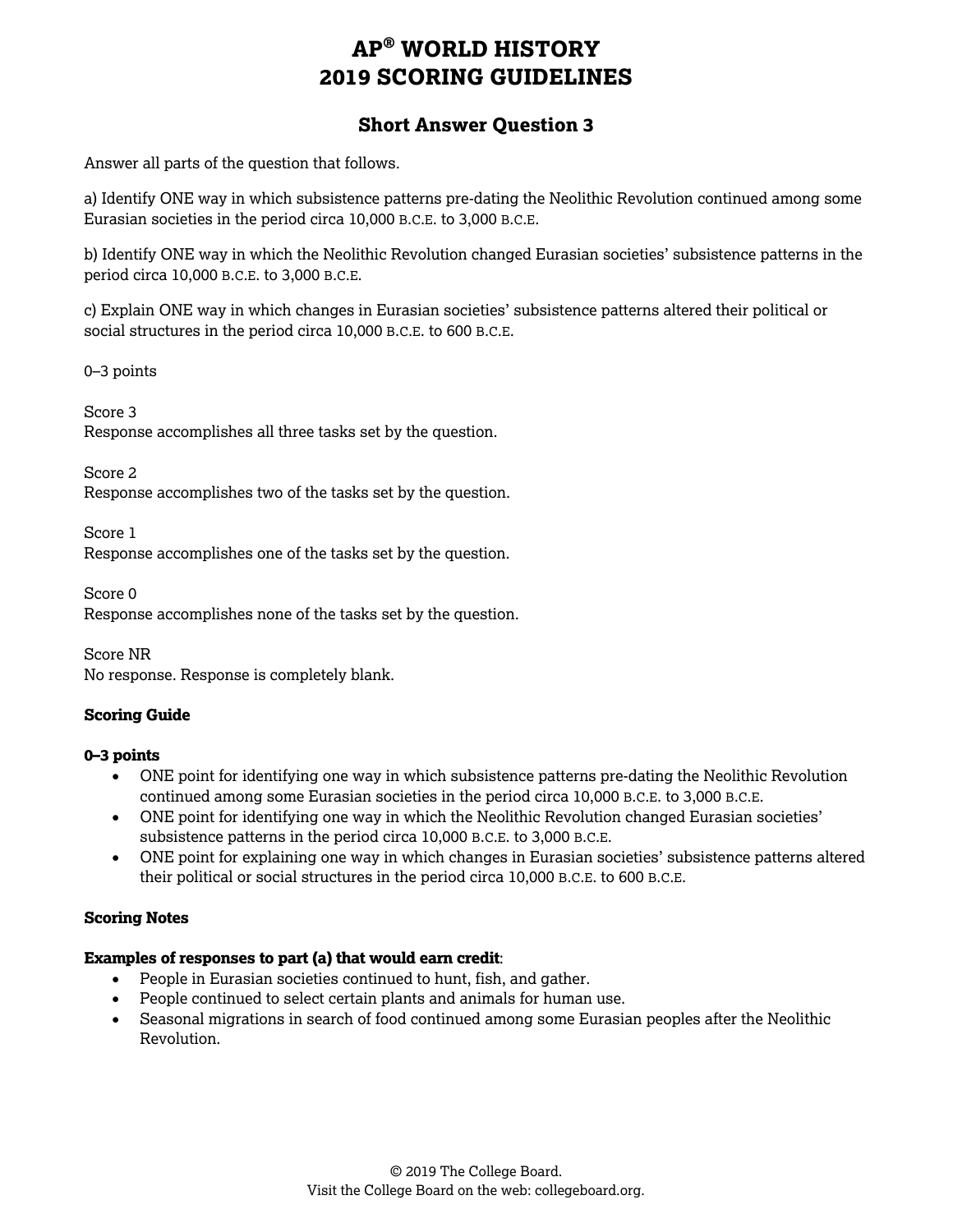# **AP® WORLD HISTORY 2019 SCORING GUIDELINES**

## **Short Answer Question 3 (continued)**

#### **Examples of responses to part (b) that would earn credit**:

- After the Neolithic Revolution people began to practice agriculture.
- Some Eurasian societies began to practice nomadic pastoralism following the Neolithic Revolution.
- The Neolithic Revolution provided Eurasian societies with better tools with which to cultivate the land, harvest crops, and hunt.

#### **Examples of responses to part (c) that would earn credit**:

- Eurasian social structures changed in the Neolithic era as social hierarchies became more complex or patriarchal because of agriculture.
- The development of agriculture in Eurasia led to the creation of states, public works, or law codes because agriculture allowed societies to acquire surpluses that needed to be managed and protected.
- The emergence of agriculture following the Neolithic Revolution led to great increases in human populations because people could stay in one place, generate surpluses, and create more complex hierarchies based on social class or political power.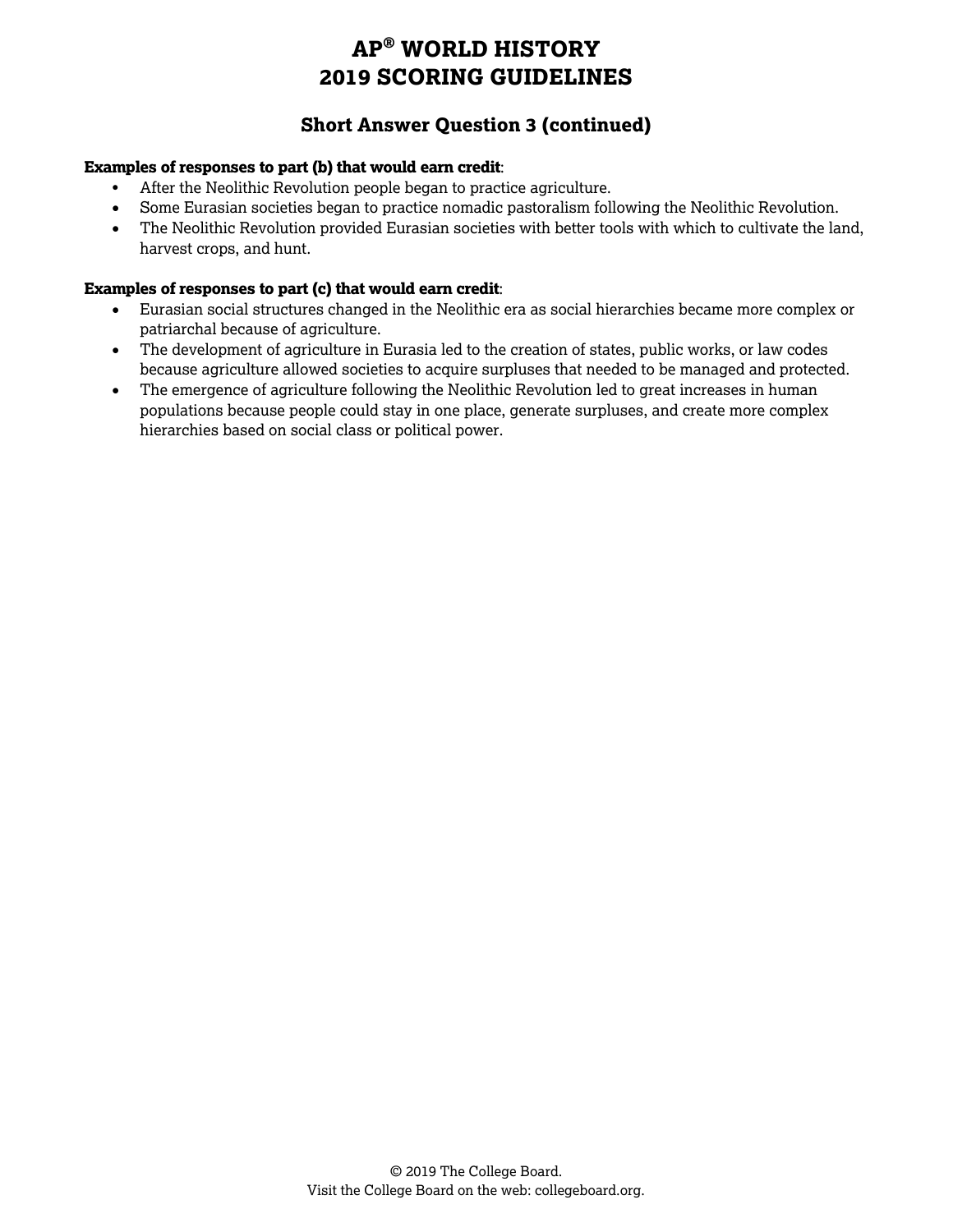Important: After you have completed your response to either Question 3 or Question 4, completely fill in the circle that corresponds to the question you answered.

Write your answer to SHORT-ANSWER QUESTION 3 or 4 on this page only. Do NOT write outside the box. Do not skip lines.

a) one way subsistence patterns pre-dating the Neallthic Revolution continued among some Eurasian rocieties during 10,000-3,000 BLE mar frat some societies continued to be hunter-gatherers.

b) One noy the Neptitric Revolution changed Eurasian societies' bindmentally subsistence patterns mos that people mere able to domesticate plents and onimals for the first this resulted in the first permanent cettlements, which were asually centered around a niver. An example would be the receptational avillations centered around the Nile River.

C) Changes in subsistence patterns resulted in more pertriarchical societies. Before the Neallthic revolutions, societies nere mostly equitorian because men and women played somewhat equal roles in finding food. After An the are development of agricultural societies men used the heavy tools and po grew food while nomen stayed home. The nealition revolution also resulted in the first empires with one leader/monarch. Before, during the pateolithic era leaders manual destages and accordings moved only arise when there was a specific task needed to complete.

#### End of response area for Question 3 or Question 4

@ 2018 The College Board. College Board, Advanced Placement Program, AP, and the acorn logo are registered trademarks of the College Board. Unauthorized reproduction or use of any part of this test is prohibited and may result in cancellation of scores and possible prosecution to the fullest extent of the law.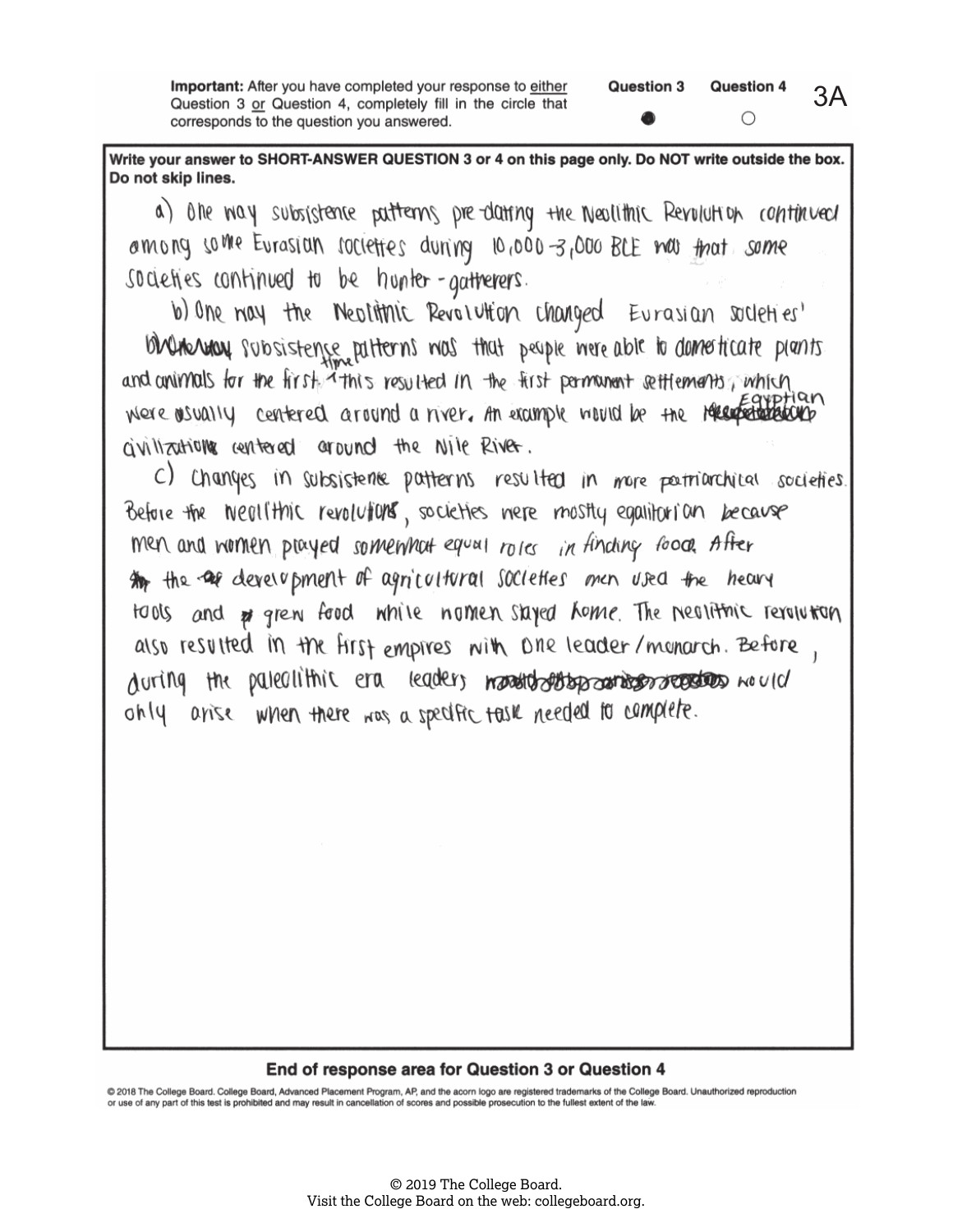**Important:** After you have completed your response to either Question 3 or Question 4, completely fill in the circle that corresponds to the question you answered.

Write your answer to SHORT-ANSWER QUESTION 3 or 4 on this page only. Do NOT write outside the box. Do not skip lines.

A)The patriarchal system developed before the Nealithic Revolution réservantinued among most Eurosian societies between 10,000 B.C.E & 3,000 B.C.E. Men continued to lead societies throughout the Nedlithic Revolution. 13) The development of agriculture resulted in changes during the Nealithic Revalution as sacieties become sedentary & a food stockpik began to form Societies stayed put & were alle to develop during the Neolithic Revolution. CIThe development of agriculture altered societies social structure as social stratification became possible. As societies were alle to produce fand more efficiently, people started to take an new jobs & a hierchy began to develop.

#### End of response area for Question 3 or Question 4

@ 2018 The College Board. College Board, Advanced Placement Program, AP, and the acorn logo are registered trademarks of the College Board. Unauthorized reproduction or use of any part of this test is prohibited and may result in cancellation of scores and possible prosecution to the fullest extent of the law.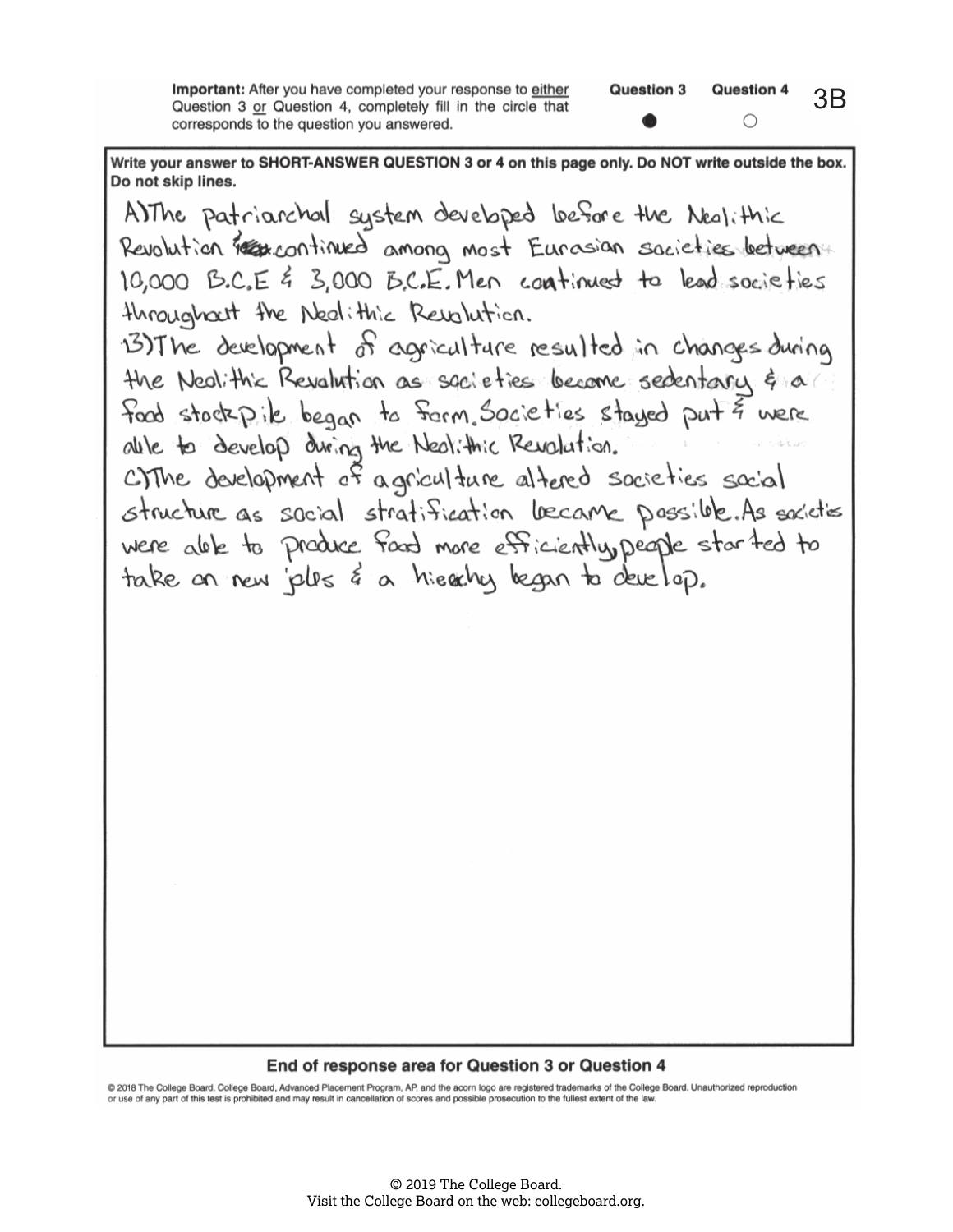**Important:** After you have completed your response to either Question 3 or Question 4, completely fill in the circle that corresponds to the question you answered.

Write your answer to SHORT-ANSWER QUESTION 3 or 4 on this page only. Do NOT write outside the box. Do not skip lines.

One way in which subsistence patterns pe-dating the Neolithic Revolution continued among some Eurosian societies in the period circa 10,000 BLE 10 3,000 BLE is the Indus valley myer civilizations such as : Tigno, Euprates, syellow. One way in Which the Neolithic Revolution changed Eurossian societies' Subsistence patterns in the period area 10,000 BCE to 3,000 BCE was because they started to grow new crops and different diseases started to build up. One way in which changes in Eurosian societies' subsisting patterns altered their political or social structures in the periph circa 10,000 B.C.E to 600 B.C.E was because of the establishment of a next type of government in Eurosin

#### End of response area for Question 3 or Question 4

@ 2018 The College Board. College Board, Advanced Placement Program, AP, and the acorn logo are registered trademarks of the College Board. Unauthorized reproduction or use of any part of this test is prohibited and may result in cancellation of scores and possible prosecution to the fullest extent of the law